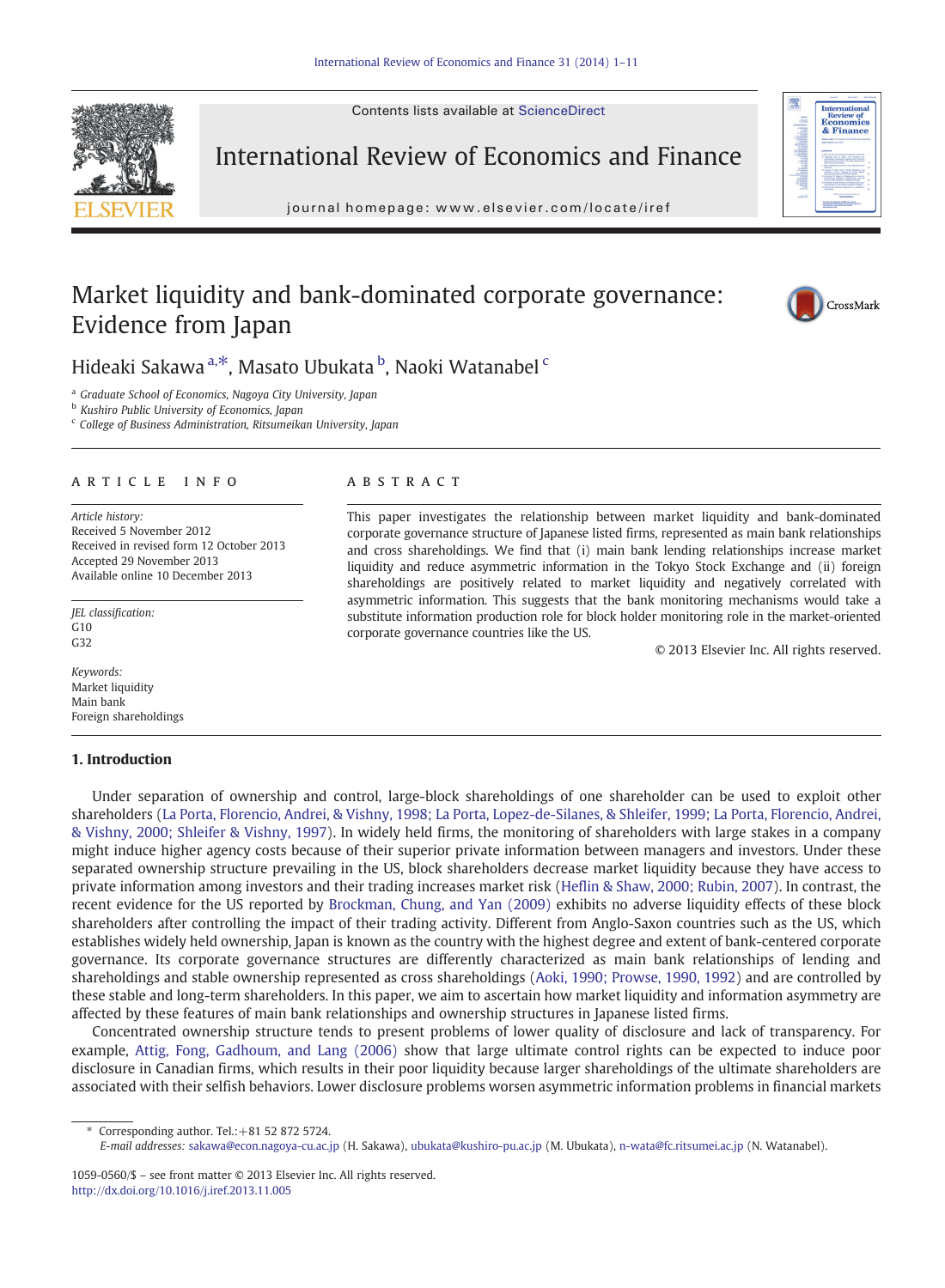and result in reducing market liquidity ([Glosten & Milgrom, 1985\)](#page--1-0). In closely held firms, larger ultimate owners of the firm minimize or delay disclosure to increase the probability of ultimately executing their plans [\(Chau & Gray, 2002\)](#page--1-0). Seven eastern Asian countries aside from Japan have characteristically concentrated ownership structures and poor disclosure problems ([Fan &](#page--1-0) [Wong, 2002](#page--1-0)).

Japanese main bank relationships are known as delegated monitoring of main banks for other creditors and stakeholders [\(Aoki, Patrick, & Sheard, 1994; Morck & Nakamura, 1999\)](#page--1-0). Two possibilities exist for the effectiveness of main bank monitoring. One possibility is that the main banks contribute to reduction of information asymmetry and increase of market liquidity because private information might be gathered through main bank relationships. In other words, main bank monitoring activities would be expected to take a substitute role of reducing the information asymmetry problems between managers and outside investors. Their monitoring cost might be rewarded by monopoly rents of the main bank relationship. On the other hand, the main bank's superior information might expand the information asymmetry among investors and instead reduce market liquidity. Consequently, main banks might take a role of enhancing information asymmetry problems among outside investors.

Japanese ownership structure is different from separated ownership structure like the US and typically represented as cross shareholdings. The cross shareholding represents firms which mutually hold stocks with other companies for long periods. Managers of firms with more cross shareholdings tend to be more selfish and minimize disclosure because the stable cross shareholdings are a kind of managerial entrenchment device preventing managers from hostile takeovers and proxy fights. Therefore, we can predict that Japanese cross shareholdings are causes of poor disclosure and poor market liquidity.

Furthermore, the unstable shareholders have higher demands for disclosure and would facilitate decreasing information asymmetry and increasing market liquidity. Financial deregulation after the 2000s might affect Japanese Corporate governance systems. For example, Japanese Laws restrict financial shareholdings of less than 5% of outstanding shareholdings. This restriction weakens the main bank stake ties directly. It might reduce the incentive of information production of main banks as stakeholders. In addition, the unstable shareholders, represented as foreign shareholders, increased during this period. Previous study like [Ahn,](#page--1-0) [Cai, Hamao, and Ho \(2005\)](#page--1-0) only examined the relation between bank shareholdings and asymmetric information in Japanese financial market. Therefore, the relations of asymmetric information in financial markets and main bank relationships have not sufficiently examined. In addition, we also consider for the effect of foreign ownership which increases by the effect of recent financial deregulation.

Our empirical results are summarized as the following points. First, main bank lending relationships take the role of increasing market liquidity and reducing information asymmetry in the financial market, but we cannot gain clear relations between main bank stake relationships and both of market liquidity and information asymmetry. Therefore, the delegate monitoring and information production of main banks have functioned only for lending relationships. In addition, greater foreign shareholding is positively associated with market liquidity and it does reduce information asymmetry. Finally, we cannot ascertain a clear relation between market liquidity and cross shareholders.

The remainder of our manuscript is organized as follows. We describe the recent Japanese corporate governance and reform of the Tokyo Stock Exchange in Section 2. [Section 3](#page--1-0) presents measures of market liquidity, our hypotheses, and methodology. Additionally, we explain our data and data sources in [Section 4](#page--1-0). [Section 5](#page--1-0) presents interpretations of our empirical results and also attempts to solve simultaneous problems. Finally, we conclude this paper in [Section 6.](#page--1-0)

### 2. Background for Japanese corporate governance

Recent changes of Japanese corporate governance and circumstances of financial markets are stable past the mid-2000s. An important transition occurred then: introduction of market-oriented systems under bank-dominated corporate governance systems. In that sense, the implications of our analyses are also expected to be important for the implication of many countries of corporate governance transition era. After 2008, the influences of global financial crisis would be largely affected for the situation. Therefore, it is invaluable to investigate the periods following these regulation changes and corporate governance in 2007.

In contrast to other market-oriented corporate governance countries, Japan has been characterized by its bank-dominated and stable cross shareholdings during the 1990s ([Aoki, 1990; Aoki et al., 1994\)](#page--1-0). A main bank acts as the largest lender and shareholder for the client firm.<sup>1</sup> Another traditional Japanese corporate governance feature is stable cross shareholdings. Stable shareholdings are similar to those in other eastern Asian countries [\(Claessens, Djankov, & Lang, 2000](#page--1-0)). Especially during the 1990s, Japanese corporate ownership is characterized by stable cross shareholdings among Keiretsu memberships and the main bank stock holdings [\(Dow & McGuire, 2009; Morck, Nakamura, & Shivdasani, 2000](#page--1-0)).

Recent Japanese corporate governance has been altered gradually by financial deregulation ([Hoshi & Kashyap, 2010](#page--1-0)). After the 2000s, financial deregulation, which induces some ownership changes, occurred. First, the regulation of a main bank stock holdings was decided and the main bank stock holdings were restricted to less than 5%. Secondly, financial industries are reorganized by the effects of bad deficit problems. The 13 large city banks were merged into three mega-banks in 2005: Mitsubishi UFJ, Sumitomo Mitsui Banking Corporation, and Mizuho Financial groups. These financial deregulation measures and reforms were expected to result in the decrease of their stable shareholdings. Furthermore, deregulation encouraged an increase of foreign ownership.<sup>2</sup> In fact, the foreign ownership in 2007 was about 14%: more than double that of 2002, which was about 6.3%. This marked increase of non-stable shareholders is naturally regarded as an indicator of enhanced market liquidity.

<sup>1</sup> A long-term relationship between a firm and a particular bank from which the firm obtains its largest share of borrowing ([Aoki et al., 1994\)](#page--1-0)).

<sup>2</sup> [Sakawa, Moriyama, and Watanabel \(2012\)](#page--1-0) find that foreign shareholders take a role of providing more executive incentives in Japan.